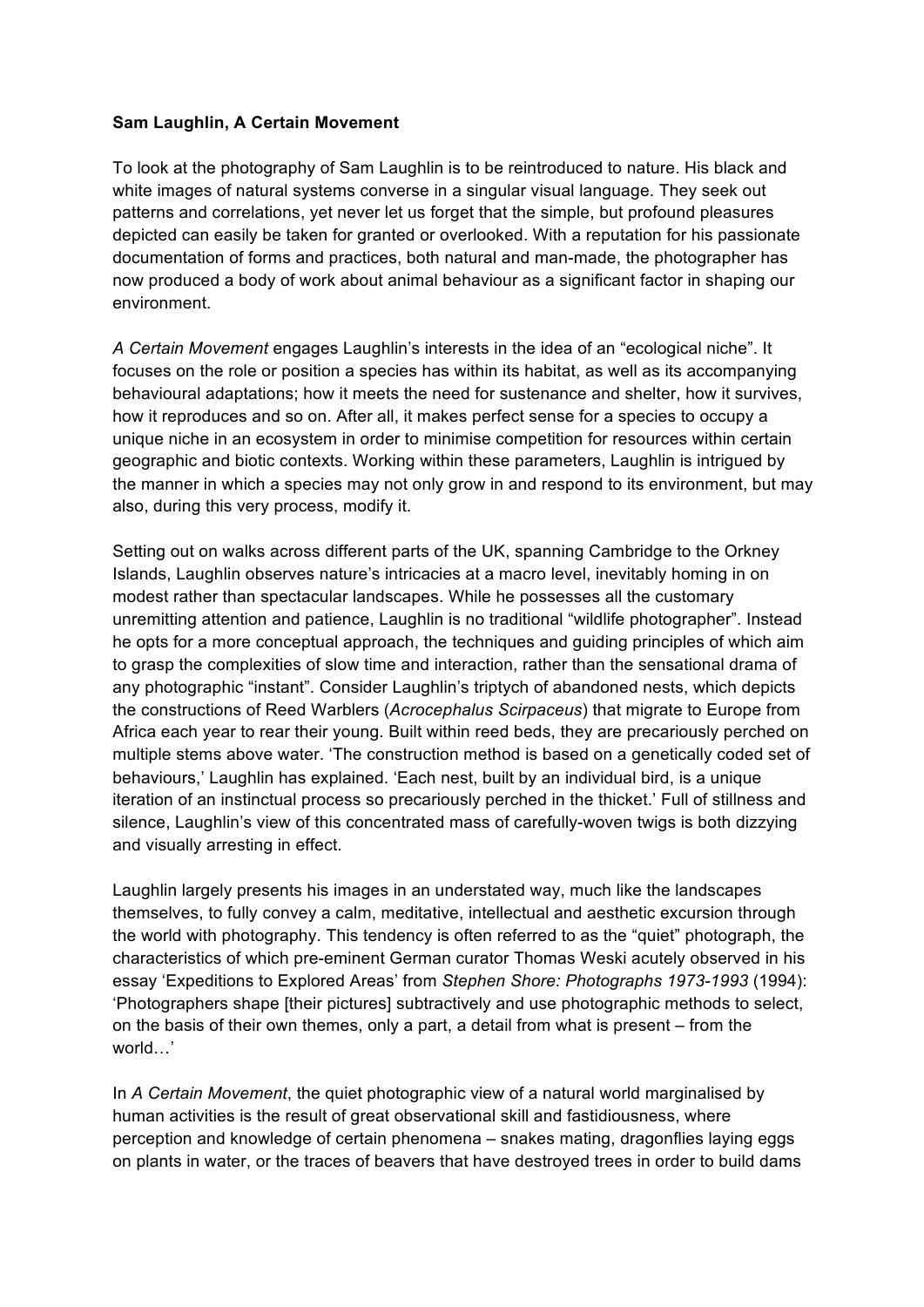– rewards the curious and those willing to get closer: those who are prepared to see beyond what they think they see.

## **Alejandra Carles-Tolra, Where We Belong**

A group of Jane Austen devotees serves as the starting point for *Where We Belong* by Alejandra Carles-Tolra, who for the past two years, has been following a global community who share a deep passion for the famed  $19<sup>th</sup>$  century novelist.

The "Jane Austen Pineapple Appreciation Society", as it is called, may sound like just another gallery of wonderful English eccentrics: a subject ripe for investigation through the camera lens. However, it offers the perfect pretext for Carles-Tolra to explore themes of belonging, femininity and escapism in line with the interests that continue to drive and shape her practice as a photographer. During her career to date, Carles-Tolra has made work looking at individuals that are part of a group with a strong, collective identity, which they have joined either through choice or consequence. She is motivated by questions about their defining characteristics, the role our surroundings play and the thresholds between the two, as well as the degree to which our understanding of these individuals is influenced by preconceived notions associated with shared solidarities.

This foray into "Janeites", as they are referred to, sees Carles-Tolra offer up an admirable study of its members coming together to celebrate their love of Austen's literary wit and wisdom in full Regency costume – attending balls, listening to readings, enjoying picnics, site visits and so on. Visiting many of their functions, the photographer closely observes moments of intimacy, and goes beyond merely commenting on the practice of appropriating dress and custom, prompting a deeper understanding of connection and belonging.

The characters she pictures often exhibit expressions of support, comfort or unity, since they physically interact while posing together for their portrait, ushering in a strange affection and atmosphere of camaraderie. Of course, there is also a consoling fantasy for many of those taking part in such pursuits (stories of emotional and personal journeys are not unusual to hear), as they seek solace in the immersion afforded by Austen's powerful words and worlds: a presence vividly conjured up, if only for a few hours. This is particularly evidenced in some shots where the spectacle subsides, and aficionados are seen strolling through typical, British suburban streets at night, as if returning to their routine lives. The clash of banal signifiers – contemporary road markings and immaculately pruned hedges – offset against iconic 17<sup>th</sup> century dress, underscores the sense of distraction and relief, peeling back layers of the Janeites' construction in the process.

With respect, and without judgement, Carles-Tolra celebrates her subjects, creating an unlikely blend of intimacy and artifice. An eagerness to be photographed further heightens the quality of performance and asserts their individuality, emerging from the wellspring between nostalgia for a bygone era and desire to assume a new identity: at least for a moment. Ultimately Carles-Tolra is interested in 'inviting the viewer to question where the performance starts and ends, and to challenge where the limits between reality and imagination lie.'